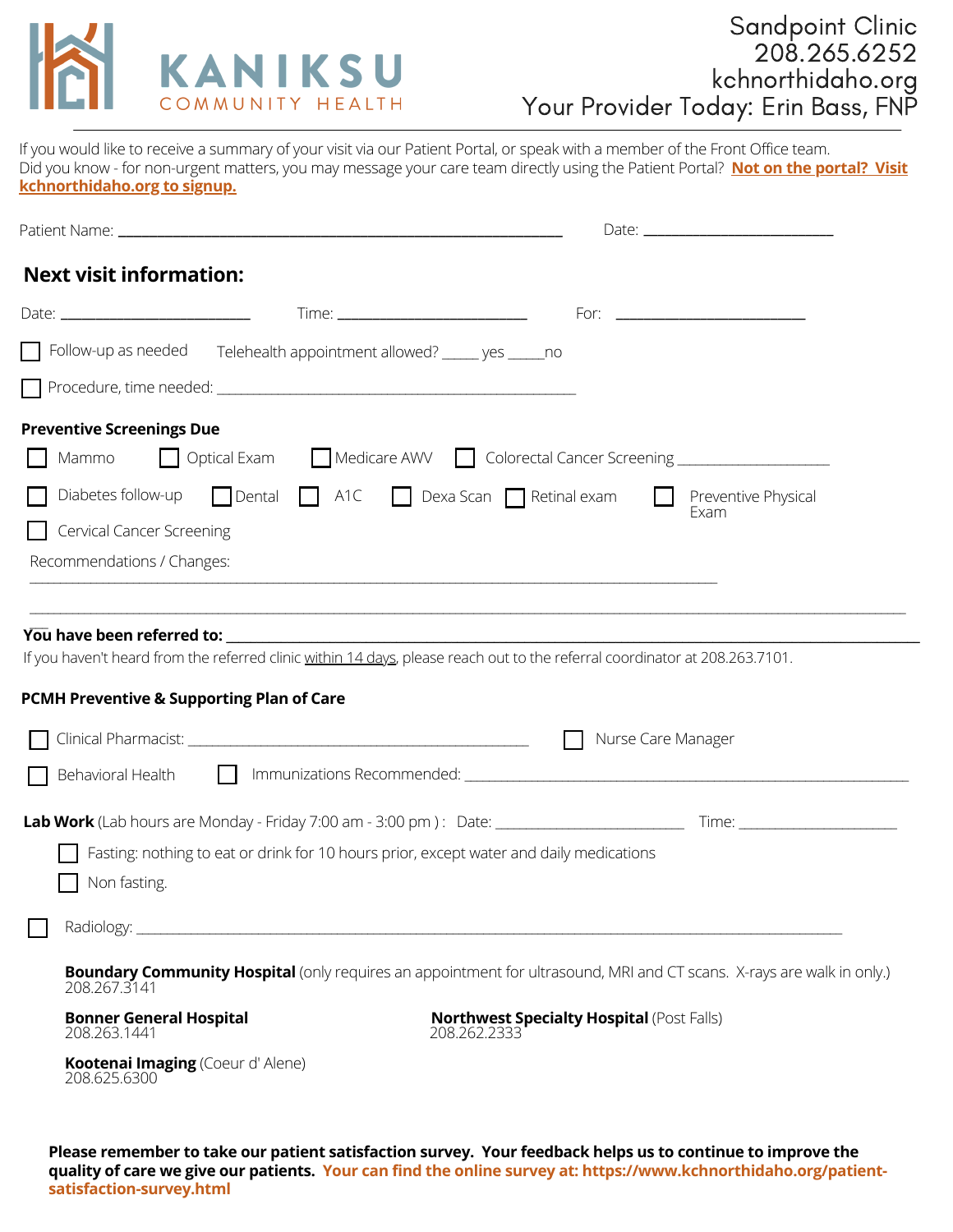

# Sandpoint Clinic 208.265.6252 kchnorthidaho.org Your Provider Today: Kendell Simm, PA-C

If you would like to receive a summary of your visit via our Patient Portal, or speak with a member of the Front Office team. Did you know - for non-urgent matters, you may message your care team directly using the Patient Portal? **Not on the portal? Visit kchnorthidaho.org to signup.**

| <b>Next visit information:</b>                                                                          |                                                                                                                                                                                                                           |
|---------------------------------------------------------------------------------------------------------|---------------------------------------------------------------------------------------------------------------------------------------------------------------------------------------------------------------------------|
|                                                                                                         |                                                                                                                                                                                                                           |
| Follow-up as needed Telehealth appointment allowed? _____ yes _____ no                                  |                                                                                                                                                                                                                           |
|                                                                                                         |                                                                                                                                                                                                                           |
| <b>Preventive Screenings Due</b><br>Mammo<br>Diabetes follow-up                                         | Optical Exam Medicare AWV Colorectal Cancer Screening __________________________<br>$\Box$ Dental $\Box$ A1C $\Box$ Dexa Scan $\Box$ Retinal exam                                                                         |
| <b>Cervical Cancer Screening</b><br>Recommendations / Changes:                                          | Preventive Physical<br>Exam                                                                                                                                                                                               |
| PCMH Preventive & Supporting Plan of Care                                                               | If you haven't heard from the referred clinic within 14 days, please reach out to the referral coordinator at 208.263.7101.<br>Nurse Care Manager                                                                         |
|                                                                                                         | Behavioral Health <b>Communizations Recommended</b> : <u>Communications and interventional Health Communications Recommended: Communications and interventional control of the Behavioral Communications Recommended:</u> |
| Fasting: nothing to eat or drink for 10 hours prior, except water and daily medications<br>Non fasting. |                                                                                                                                                                                                                           |
|                                                                                                         |                                                                                                                                                                                                                           |
| 208.267.3141                                                                                            | <b>Boundary Community Hospital</b> (only requires an appointment for ultrasound, MRI and CT scans. X-rays are walk in only.)                                                                                              |
| <b>Bonner General Hospital</b><br>208.263.1441                                                          | <b>Northwest Specialty Hospital (Post Falls)</b><br>208.262.2333                                                                                                                                                          |
| Kootenai Imaging (Coeur d'Alene)<br>208.625.6300                                                        |                                                                                                                                                                                                                           |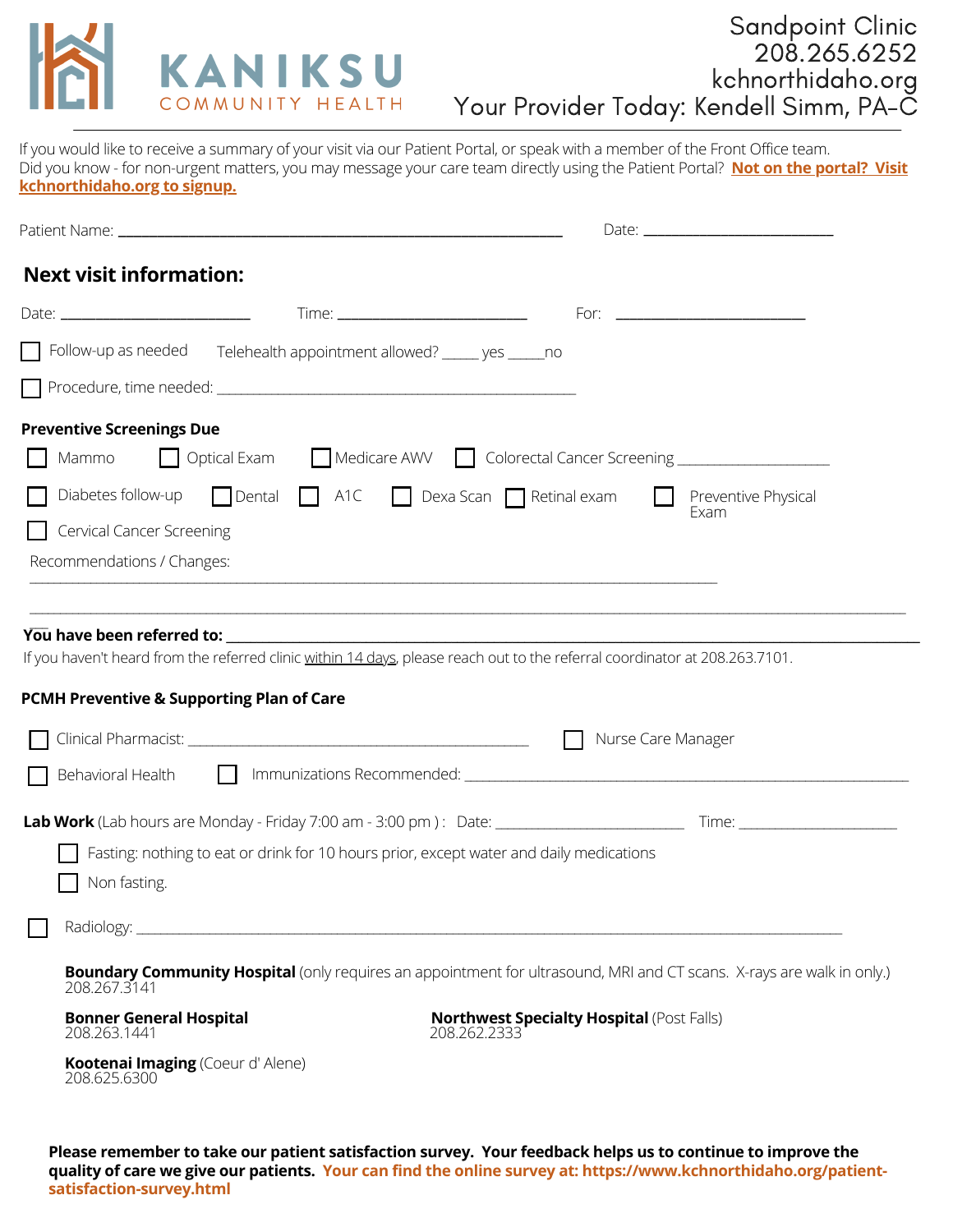

If you would like to receive a summary of your visit via our Patient Portal, or speak with a member of the Front Office team. Did you know - for non-urgent matters, you may message your care team directly using the Patient Portal? **Not on the portal? Visit kchnorthidaho.org to signup.**

| <b>Next visit information:</b>                                           |                                                                                         |                                                                                                                                                                                                                                                                                                            |  |
|--------------------------------------------------------------------------|-----------------------------------------------------------------------------------------|------------------------------------------------------------------------------------------------------------------------------------------------------------------------------------------------------------------------------------------------------------------------------------------------------------|--|
|                                                                          |                                                                                         |                                                                                                                                                                                                                                                                                                            |  |
| □ Follow-up as needed Telehealth appointment allowed? _____ yes _____ no |                                                                                         |                                                                                                                                                                                                                                                                                                            |  |
|                                                                          |                                                                                         |                                                                                                                                                                                                                                                                                                            |  |
| <b>Preventive Screenings Due</b><br>Mammo                                |                                                                                         | Optical Exam Medicare AWV Colorectal Cancer Screening __________________________                                                                                                                                                                                                                           |  |
| <b>Cervical Cancer Screening</b><br>Recommendations / Changes:           | Diabetes follow-up $\Box$ Dental $\Box$ A1C $\Box$ Dexa Scan $\Box$ Retinal exam        | <b>Preventive Physical</b><br>Exam                                                                                                                                                                                                                                                                         |  |
| <b>PCMH Preventive &amp; Supporting Plan of Care</b>                     |                                                                                         | If you haven't heard from the referred clinic within 14 days, please reach out to the referral coordinator at 208.263.7101.                                                                                                                                                                                |  |
|                                                                          |                                                                                         | Nurse Care Manager<br>$\perp$<br>Behavioral Health <b>Communizations Recommended</b> : <b>Communications Recommended</b> : <b>Communications</b> and <b>Replace Communications</b> and <b>Replace Communications</b> and <b>Replace Communications</b> and <b>Replace Communications</b> and <b>Replac</b> |  |
| Non fasting.                                                             | Fasting: nothing to eat or drink for 10 hours prior, except water and daily medications |                                                                                                                                                                                                                                                                                                            |  |
|                                                                          |                                                                                         |                                                                                                                                                                                                                                                                                                            |  |
| 208.267.3141                                                             |                                                                                         | <b>Boundary Community Hospital</b> (only requires an appointment for ultrasound, MRI and CT scans. X-rays are walk in only.)                                                                                                                                                                               |  |
| <b>Bonner General Hospital</b><br>208.263.1441                           |                                                                                         | <b>Northwest Specialty Hospital (Post Falls)</b><br>208.262.2333                                                                                                                                                                                                                                           |  |
| Kootenai Imaging (Coeur d'Alene)<br>208.625.6300                         |                                                                                         |                                                                                                                                                                                                                                                                                                            |  |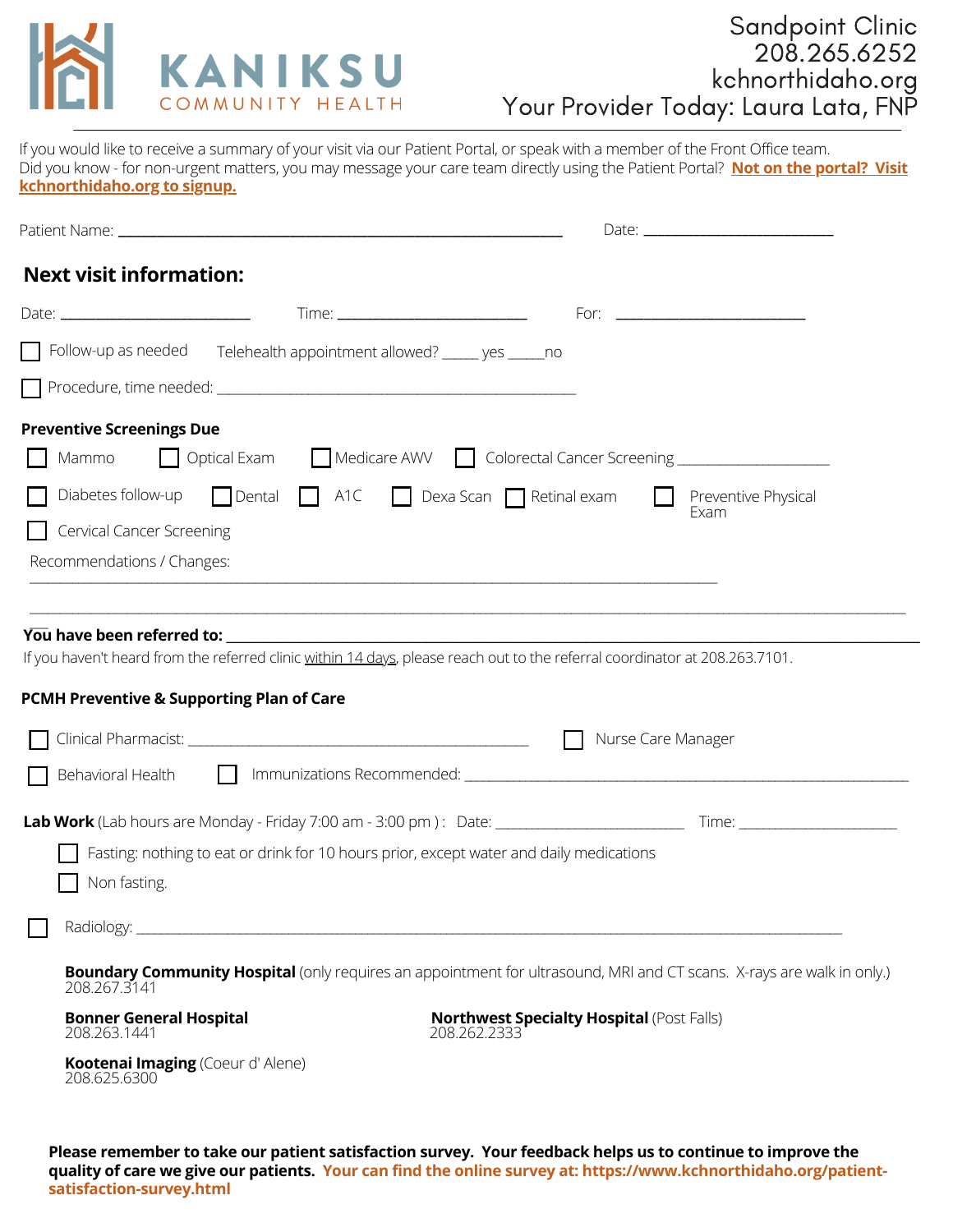

# Sandpoint Clinic 208.265.6252 kchnorthidaho.org Your Provider Today: Yuni Unis, PMHNP

If you would like to receive a summary of your visit via our Patient Portal, or speak with a member of the Front Office team. Did you know - for non-urgent matters, you may message your care team directly using the Patient Portal? **Not on the portal? Visit kchnorthidaho.org to signup.**

| <b>Next visit information:</b>                                                                                                                                           |                                                                                                                                                                                                                           |
|--------------------------------------------------------------------------------------------------------------------------------------------------------------------------|---------------------------------------------------------------------------------------------------------------------------------------------------------------------------------------------------------------------------|
|                                                                                                                                                                          |                                                                                                                                                                                                                           |
| Follow-up as needed Telehealth appointment allowed? _____ yes _____ no                                                                                                   |                                                                                                                                                                                                                           |
|                                                                                                                                                                          |                                                                                                                                                                                                                           |
| <b>Preventive Screenings Due</b>                                                                                                                                         |                                                                                                                                                                                                                           |
| Mammo                                                                                                                                                                    | Optical Exam Medicare AWV Colorectal Cancer Screening __________________________                                                                                                                                          |
| Diabetes follow-up<br>$\Box$ Dental $\Box$ A1C $\Box$ Dexa Scan $\Box$ Retinal exam                                                                                      | Preventive Physical<br>Exam                                                                                                                                                                                               |
| <b>Cervical Cancer Screening</b>                                                                                                                                         |                                                                                                                                                                                                                           |
| Recommendations / Changes:                                                                                                                                               |                                                                                                                                                                                                                           |
| If you haven't heard from the referred clinic within 14 days, please reach out to the referral coordinator at 208.263.7101.<br>PCMH Preventive & Supporting Plan of Care | Nurse Care Manager                                                                                                                                                                                                        |
|                                                                                                                                                                          | Behavioral Health <b>Communizations Recommended</b> : <u>Communications and interventional Health Communications Recommended: Communications and interventional control of the Behavioral Communications Recommended:</u> |
| Fasting: nothing to eat or drink for 10 hours prior, except water and daily medications<br>Non fasting.                                                                  |                                                                                                                                                                                                                           |
|                                                                                                                                                                          |                                                                                                                                                                                                                           |
| 208.267.3141                                                                                                                                                             | <b>Boundary Community Hospital</b> (only requires an appointment for ultrasound, MRI and CT scans. X-rays are walk in only.)                                                                                              |
| <b>Bonner General Hospital</b><br>208.263.1441                                                                                                                           | <b>Northwest Specialty Hospital (Post Falls)</b><br>208.262.2333                                                                                                                                                          |
| Kootenai Imaging (Coeur d'Alene)<br>208.625.6300                                                                                                                         |                                                                                                                                                                                                                           |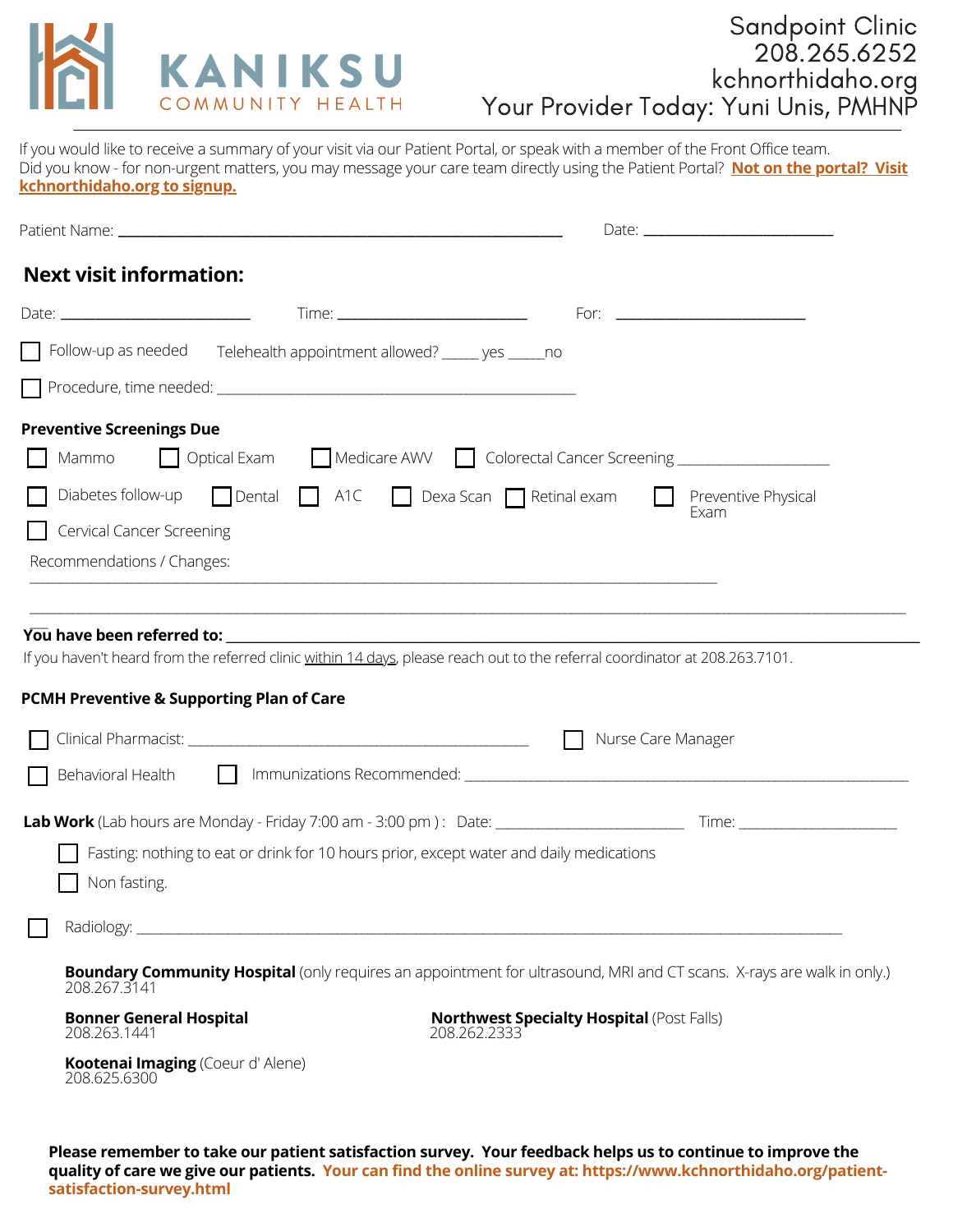

# Sandpoint Clinic 208.265.6252 kchnorthidaho.org Your Provider Today: Ben Stockton, M.D.

If you would like to receive a summary of your visit via our Patient Portal, or speak with a member of the Front Office team. Did you know - for non-urgent matters, you may message your care team directly using the Patient Portal? **Not on the portal? Visit kchnorthidaho.org to signup.**

| <b>Next visit information:</b>                                                                          |                                                                                                                                                                                                                                                 |
|---------------------------------------------------------------------------------------------------------|-------------------------------------------------------------------------------------------------------------------------------------------------------------------------------------------------------------------------------------------------|
|                                                                                                         |                                                                                                                                                                                                                                                 |
| Follow-up as needed Telehealth appointment allowed? _____ yes _____ no                                  |                                                                                                                                                                                                                                                 |
|                                                                                                         |                                                                                                                                                                                                                                                 |
| <b>Preventive Screenings Due</b>                                                                        |                                                                                                                                                                                                                                                 |
| Mammo                                                                                                   | Optical Exam Medicare AWV Colorectal Cancer Screening __________________________                                                                                                                                                                |
| Diabetes follow-up                                                                                      | $\Box$ Dental $\Box$ A1C $\Box$ Dexa Scan $\Box$ Retinal exam<br>Preventive Physical<br>Exam                                                                                                                                                    |
| <b>Cervical Cancer Screening</b>                                                                        |                                                                                                                                                                                                                                                 |
| Recommendations / Changes:                                                                              |                                                                                                                                                                                                                                                 |
| PCMH Preventive & Supporting Plan of Care                                                               | Nurse Care Manager<br>Behavioral Health <b>Communizations Recommended</b> : <u>Communications and interventional Health Communications Recommended: Communications and interventional control of the Behavioral Communications Recommended:</u> |
|                                                                                                         |                                                                                                                                                                                                                                                 |
| Fasting: nothing to eat or drink for 10 hours prior, except water and daily medications<br>Non fasting. |                                                                                                                                                                                                                                                 |
|                                                                                                         |                                                                                                                                                                                                                                                 |
| 208.267.3141                                                                                            | <b>Boundary Community Hospital</b> (only requires an appointment for ultrasound, MRI and CT scans. X-rays are walk in only.)                                                                                                                    |
| <b>Bonner General Hospital</b><br>208.263.1441                                                          | <b>Northwest Specialty Hospital (Post Falls)</b><br>208.262.2333                                                                                                                                                                                |
|                                                                                                         |                                                                                                                                                                                                                                                 |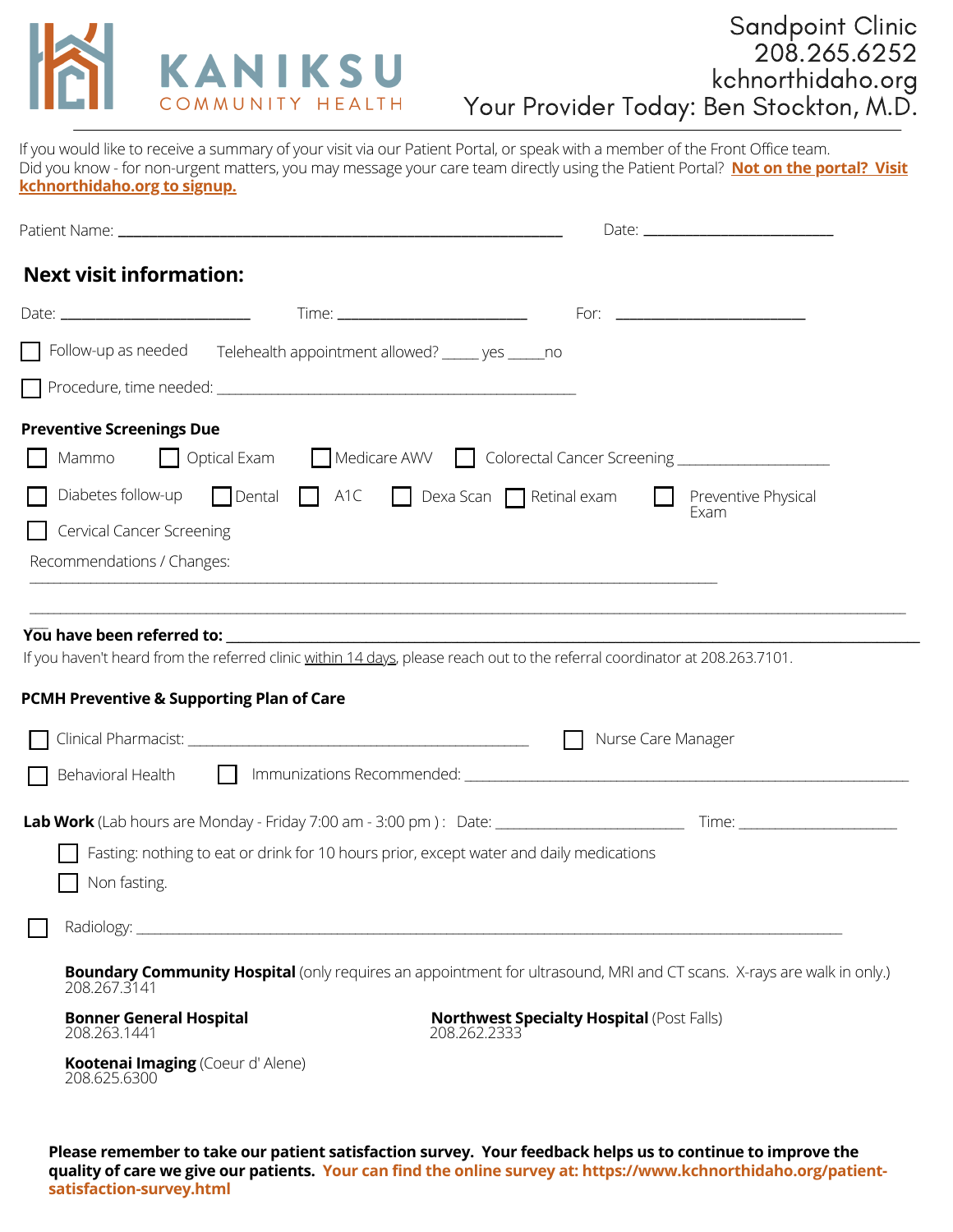

# Sandpoint Clinic 208.265.6252 kchnorthidaho.org Your Provider Today: James McCall, PA-C

If you would like to receive a summary of your visit via our Patient Portal, or speak with a member of the Front Office team. Did you know - for non-urgent matters, you may message your care team directly using the Patient Portal? **Not on the portal? Visit kchnorthidaho.org to signup.**

| <b>Next visit information:</b>                                                                                              |                                                                                                                              |
|-----------------------------------------------------------------------------------------------------------------------------|------------------------------------------------------------------------------------------------------------------------------|
|                                                                                                                             |                                                                                                                              |
| Follow-up as needed Telehealth appointment allowed? _____ yes _____ no                                                      |                                                                                                                              |
|                                                                                                                             |                                                                                                                              |
| <b>Preventive Screenings Due</b>                                                                                            |                                                                                                                              |
| Mammo                                                                                                                       | Optical Exam Medicare AWV Colorectal Cancer Screening __________________________                                             |
| Diabetes follow-up<br>Dental A1C Dexa Scan Retinal exam                                                                     | Preventive Physical<br>Exam                                                                                                  |
| Cervical Cancer Screening                                                                                                   |                                                                                                                              |
| Recommendations / Changes:                                                                                                  |                                                                                                                              |
|                                                                                                                             |                                                                                                                              |
|                                                                                                                             |                                                                                                                              |
| If you haven't heard from the referred clinic within 14 days, please reach out to the referral coordinator at 208.263.7101. |                                                                                                                              |
| PCMH Preventive & Supporting Plan of Care                                                                                   |                                                                                                                              |
|                                                                                                                             | Nurse Care Manager                                                                                                           |
|                                                                                                                             |                                                                                                                              |
|                                                                                                                             |                                                                                                                              |
| Fasting: nothing to eat or drink for 10 hours prior, except water and daily medications                                     |                                                                                                                              |
| Non fasting.                                                                                                                |                                                                                                                              |
|                                                                                                                             |                                                                                                                              |
|                                                                                                                             |                                                                                                                              |
| 208.267.3141                                                                                                                | <b>Boundary Community Hospital</b> (only requires an appointment for ultrasound, MRI and CT scans. X-rays are walk in only.) |
| <b>Bonner General Hospital</b><br>208.263.1441                                                                              | <b>Northwest Specialty Hospital (Post Falls)</b><br>208.262.2333                                                             |
| Kootenai Imaging (Coeur d'Alene)                                                                                            |                                                                                                                              |
| 208.625.6300                                                                                                                |                                                                                                                              |